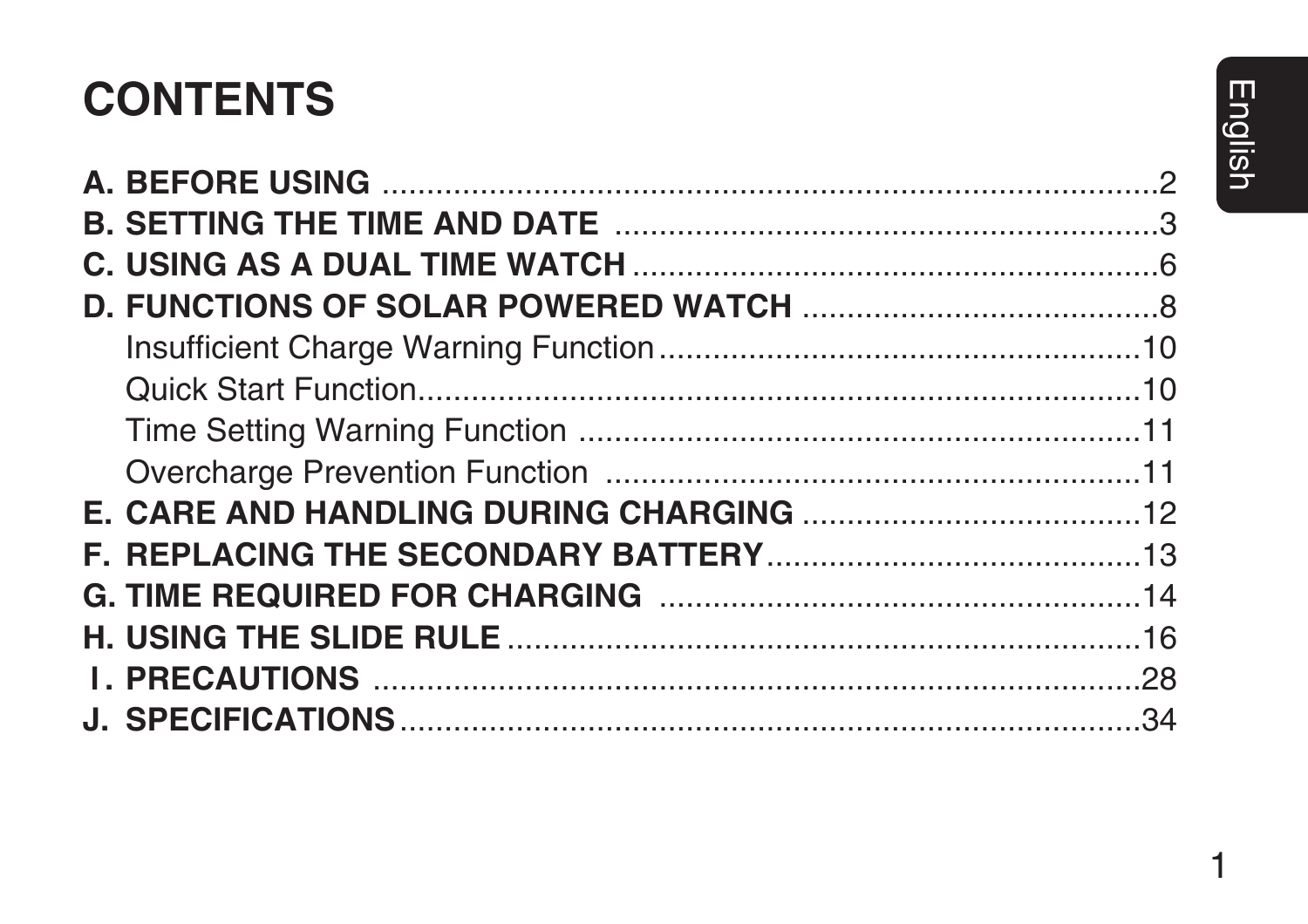## **A. BEFORE USING**

This watch is powered not by an ordinary battery, but by converting photo energy to electrical energy.

**Before using, expose to light and make sure the watch is sufficiently charged. See "G. TIME REQUIRED FOR CHARGING" for charging time reference.** 

A secondary battery is used in this watch to store electrical energy. **This secondary battery is a clean energy battery which doesn't use any toxic substances such as mercury. Once fully charged, the watch will continue to run for about 6 months without further charging.** 

To use this watch comfortably, **make sure that the watch is always recharged before it stops.**

There is no concern for overcharging this watch. (Overcharge Prevention Function is included)

### **We recommend that you recharge the watch everyday.**

# **B. SETTING THE TIME AND DATE**



\*If the crown is of the screw- type, set the time and calendar after first loosening the screw. Retighten the screw after the time and calendar have been set.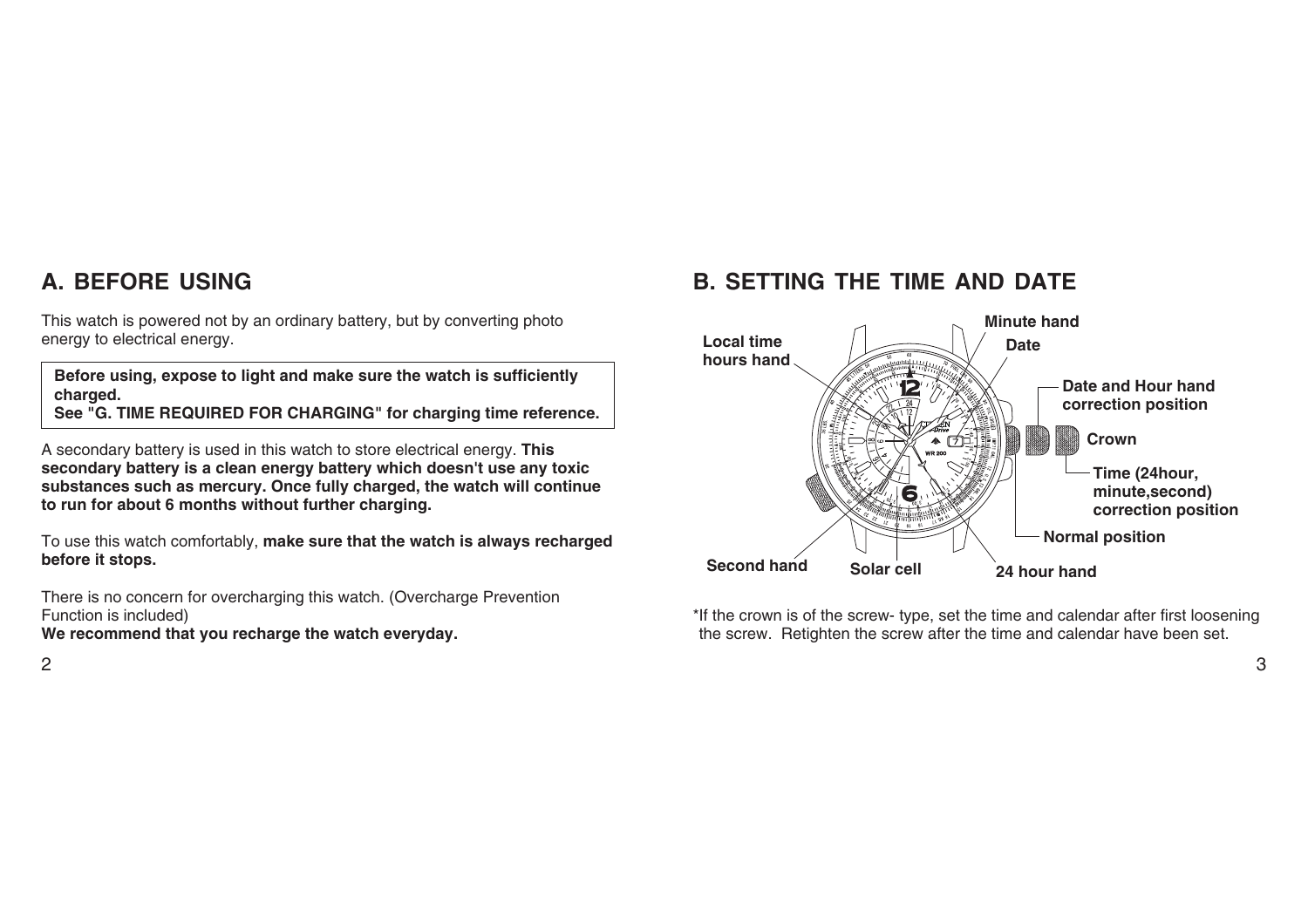### W**Setting the Time**

- (1) Pull the crown out to the time correction position. (The second hand stops when the crown is pulled out.)
- (2) Turn the crown to set the **24 hour hand and minute hand** to the current time. At this time, the movement of the hour hand is linked with the movement of the 24 hour hand.
- (3) **Push the crown back in to the normal position.** (The second hand begins to move when the crown is pushed in.)
- (4) Pull the crown out to the date correction position. (1st click position)
- (5) Turn the crown to the right (clockwise direction) and set the hour hand to the current time. Pay attention to AM and PM since the location of the hour hand where the date changes is approximately 12:00 midnight.
- (6) Securely return the crown to the normal position.

### **Reading the Time Based on a 24-Hour Clock**

Read the time on the inside (1:00 to 12:00) with the short hand of the 24 hour hand, and the time on the outside (13:00 to 24:00) with the long hand.

### W**Setting the Date**

- (1) Pull the crown out to the date correction position.
- $(2)$  Turn the crown to the left (counter-clockwise direction) and set the date.
- (3) Securely return the crown to the normal position.
	- \* Since the date is linked to movement of the hour hand, the date changes when the hour hand approaches 12:00 midnight. Please note this operation when using as a dual time watch.
	- \* Do not attempt to correct the calendar when the hour hand is between the hours of 9:00 PM and 1:00 AM. Setting the calendar during this time may result in the date not changing on the following day.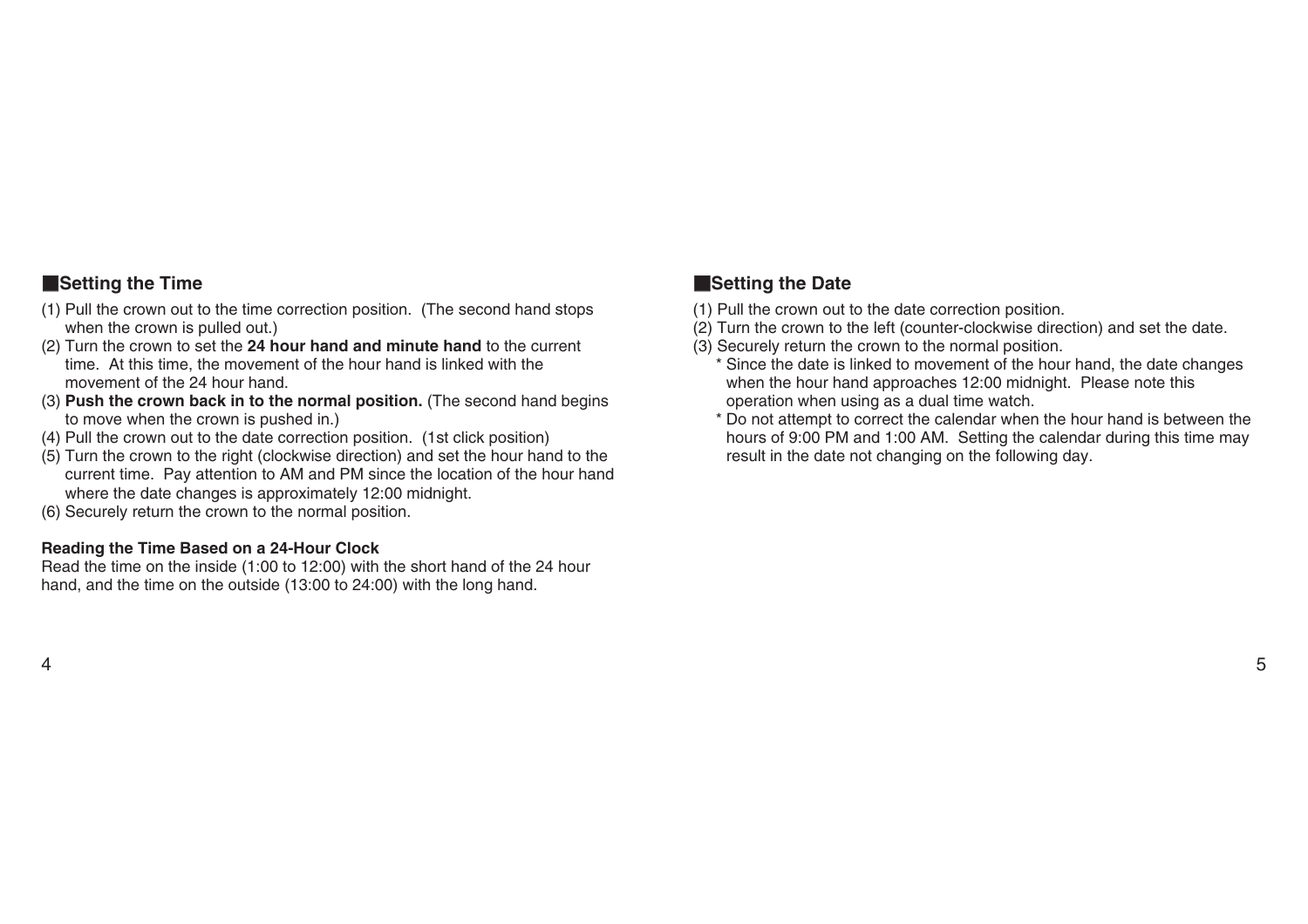# **C. USING AS A DUAL TIME WATCH**

This watch allows the hour hand only to be corrected independently without stopping the watch. It can be used as a dual time watch by setting the 24 hour hand and hour hand to different times. After correcting the time, the hour hand is used to indicate the "local time hours".



### **Exercting the Local Time Hours**

- (1) Pull the crown out to the local time correction position. (1st click position)
- (2) Turn the crown to the right (clockwise direction) and set the hour hand to the desired time. The hour hand can be corrected in +1 hour increments in the clockwise direction. Set the time while paying attention to AM and PM.
- (3) Securely return the crown to the normal position.
	- \* The hour hand cannot be corrected in the counter-clockwise direction. The date changes when the crown is turned to the left (counter-clockwise). In addition, since the calendar is linked with the operation of the hour hand, it may be necessary to correct the calendar after correcting the hour hand depending on the time to which the hour hand was set.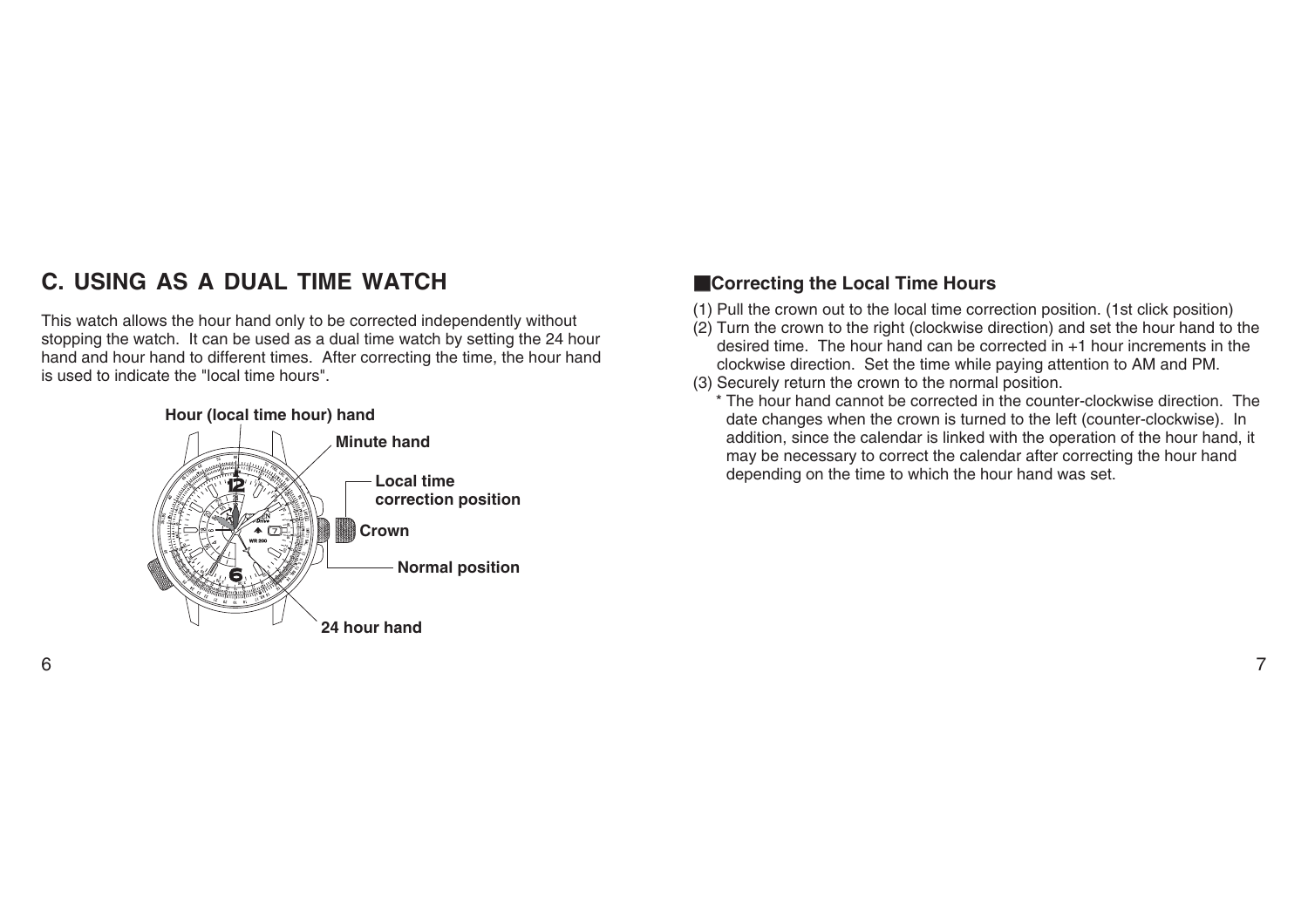# **D. FUNCTIONS OF SOLAR POWERED WATCH**

If the charge becomes insufficient, a warning function will operate and the display changes, as below.

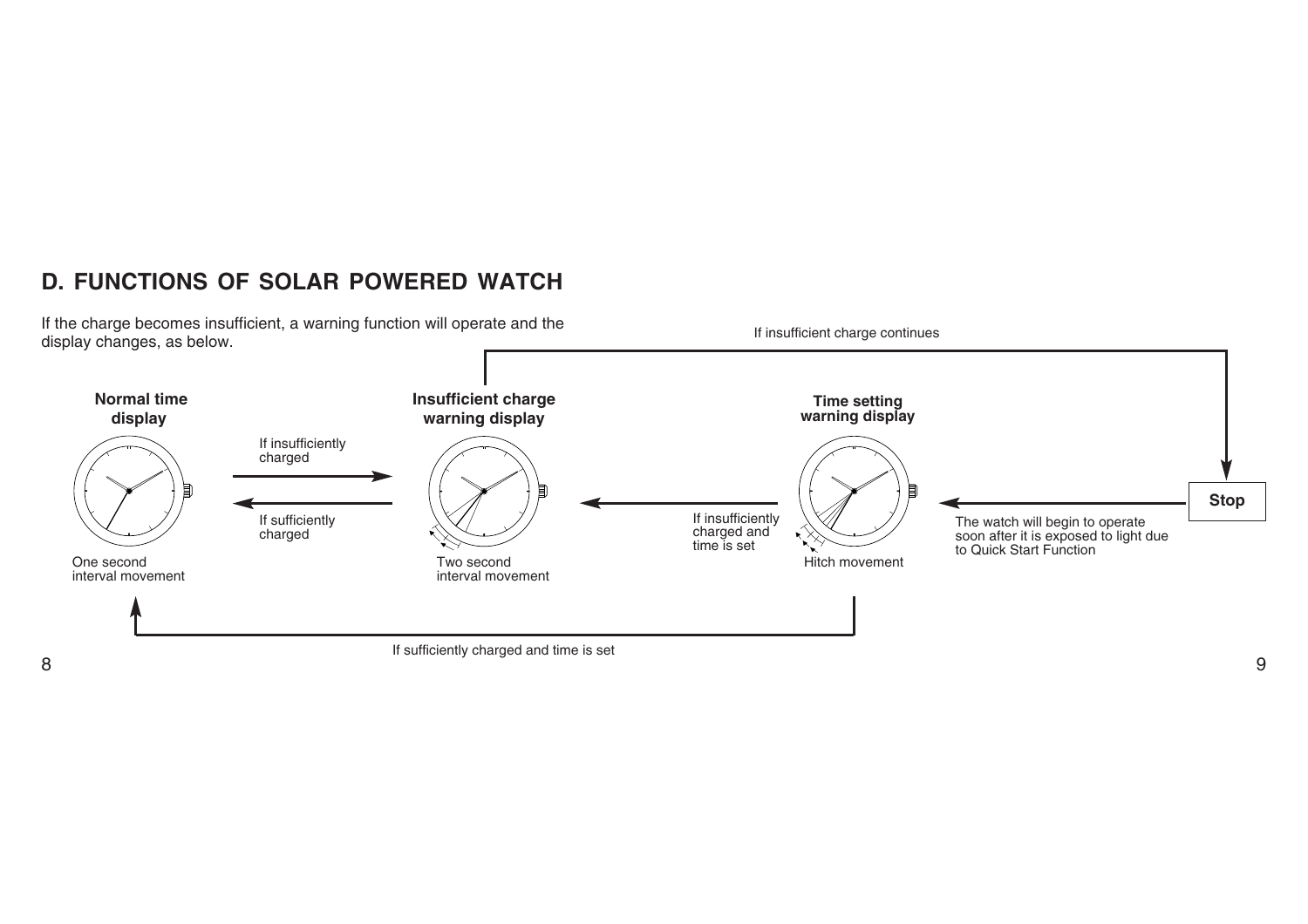### **Example 3 Insufficient Charge Warning Function**

### **The second hand changes to a two second interval movement to indicate insufficient recharging.**

Even in such a case, the watch keeps correct time, but about 3 days after the two second interval movement begins, the watch will stop. After exposing the watch to light, recharging takes place and the watch returns to one second interval movement.



**movement**

### **WAQuick Start Function**

The watch will stop if it is completely discharged. **It will begin to operate soon after it is exposed to light.**  (However, the time to start may vary according to the brightness of the light.)

### $10$

### **2sec.** ∕ 2<sub>sec.</sub> ⁄ 2sec. ⁄ 2sec. ⁄ 2sec. ⁄ 2sec. ⁄ 2sec. ⁄ 2sec.

If the watch stops, subsequent exposure to light allows the Quick Start Function to start again, and **the second hand moves with a hitch to indicate that the time incorrect.**

In this case, quickly recharge the watch and reset the time.

Otherwise, the hitch movement will continue.



### **MOvercharge Prevention Function**

### **You can recharge without worry.**

Once the secondary battery is fully recharged, the overcharging prevention feature comes into operation and prevents over-recharging.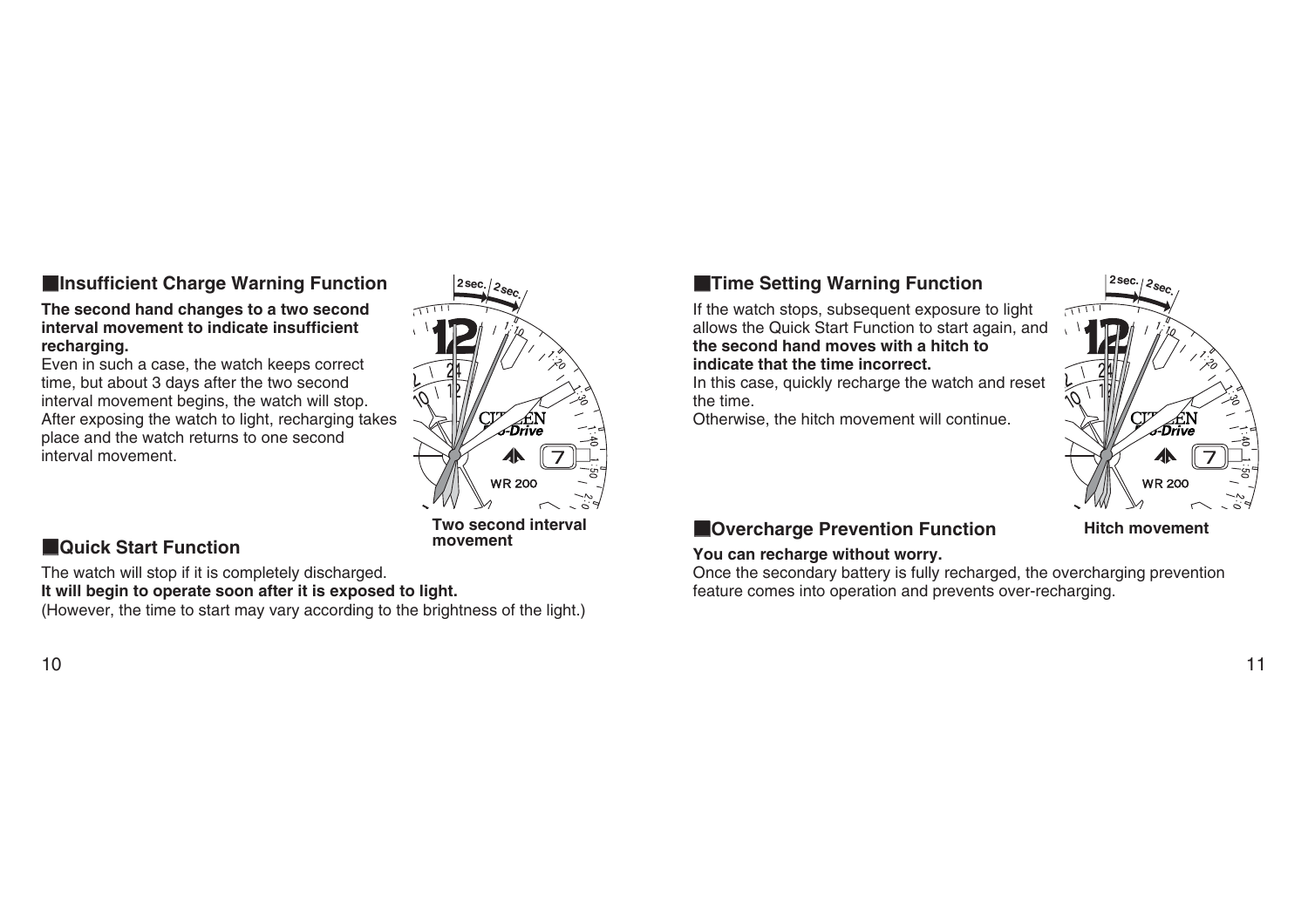# **E. CARE AND HANDLING DURING CHARGING**

### **Notes on use**

### **Take care to charge your watch during use.**

Please note that if you wear long sleeves, the watch can easily become insufficiently charged because it is hidden and not exposed to light.

• When you take the watch off, place it in as bright a place as possible, and it will always continue to run properly.

### **Notes On recharging**

• Avoid recharging at high temperatures (over about 60°C/140°F), otherwise the watch will be damaged during recharging.

(eg) Charging the watch near a light source that easily becomes hot, such as an incandescent lamp or a halogen lamp.

Charging in a place that easily becomes hot, such as a dashboard.

When you charge the watch with an incandescent lamp, halogen lamp or other light source that generates heat, take a distance about 50cm (20in.) from the light source to prevent extremely high temperature.

# **F. REPLACING THE SECONDARY BATTERY**

**Unlike ordinary batteries, the secondary battery used in this watch doesn't have to be periodically replaced due to repeated charging and discharging.**

### **CAUTION**

Never use another battery different from the secondary battery used in this watch.

The watch structure is so designed that a different kind of battery other than that specified cannot be used to operate it. In case a different kind of battery such as a silver battery is used by some chance, there is a danger that it will be overcharged to burst, causing damage to the watch and even to the human body.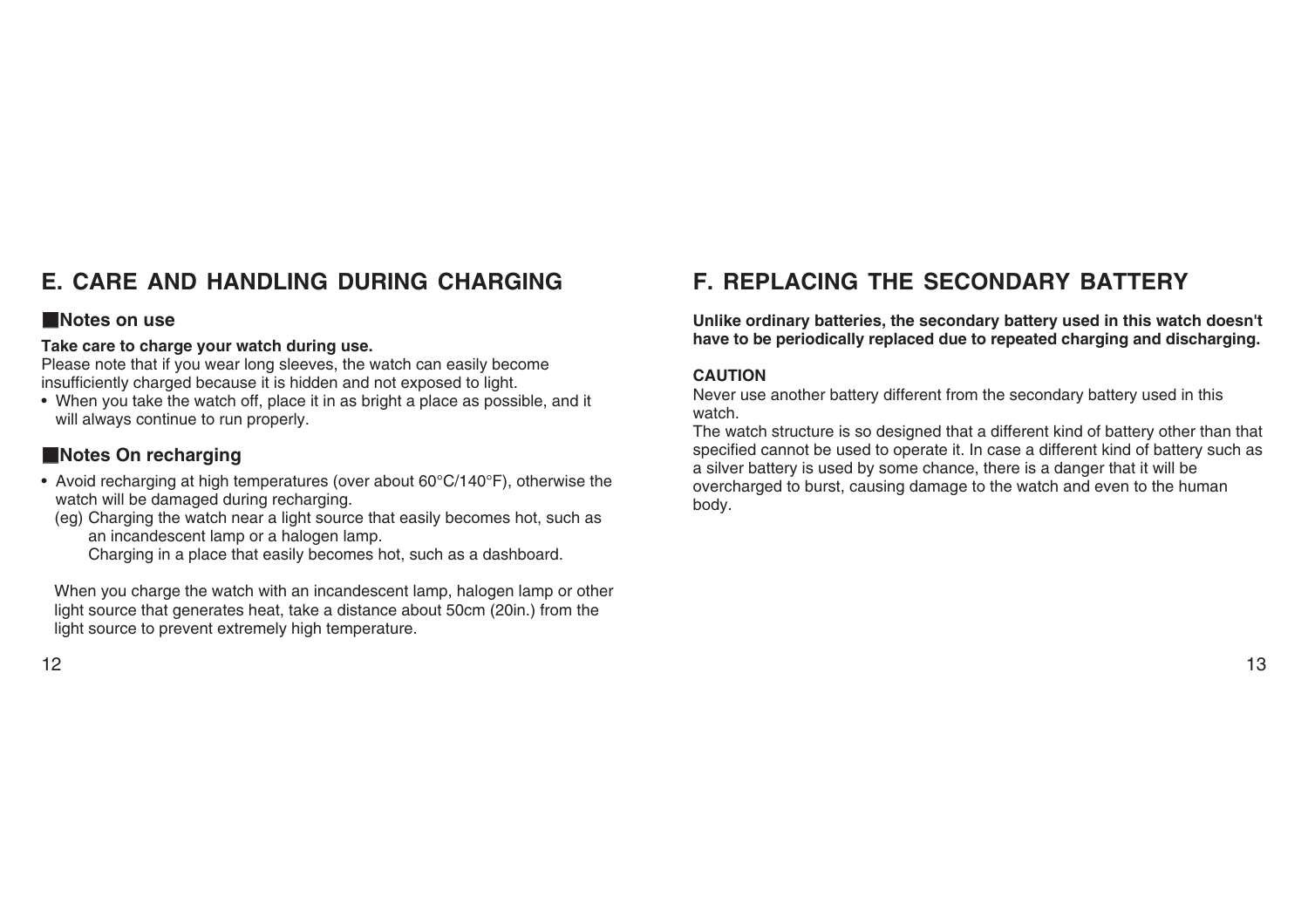# **G. TIME REQUIRED FOR CHARGING**

Time required for recharging may vary according to the design (color of the dial, etc.) and operating environment. The following table will serve you as rough reference.

| Illuminance |                                                       | Time required                                        |                      |               |  |
|-------------|-------------------------------------------------------|------------------------------------------------------|----------------------|---------------|--|
| (lux)       | Environment                                           | From the stop state<br>to the one second<br>movement | One day<br>usage     | Empty to full |  |
| 500         | inside an ordinary<br>office                          | 22 hours                                             | 1 hour<br>30 minutes | 320 hours     |  |
| 1000        | 60-70cm (24-28in.) under<br>a fluorescent light (30W) | 11 hours                                             | 45 minutes           | 158 hours     |  |
| 3000        | 20cm (8in.) under a<br>fluorescent light (30W)        | 3 hours<br>30 minutes                                | 15 minutes           | 53 hours      |  |
| 10000       | Exterior, cloudy                                      | 1 hour                                               | 5 minutes            | 17 hours      |  |
| 100000      | Exterior, summer,<br>sunny                            | 14 minutes                                           | 2 minutes            | 6 hours       |  |

- \* The recharging time is the time when the watch is continuously exposed to radiation.
- Full recharging time ... The time for fully recharge from stopped. (Empty to full)
- One day usage .......... The time required for the watch to run for one day with one second interval movement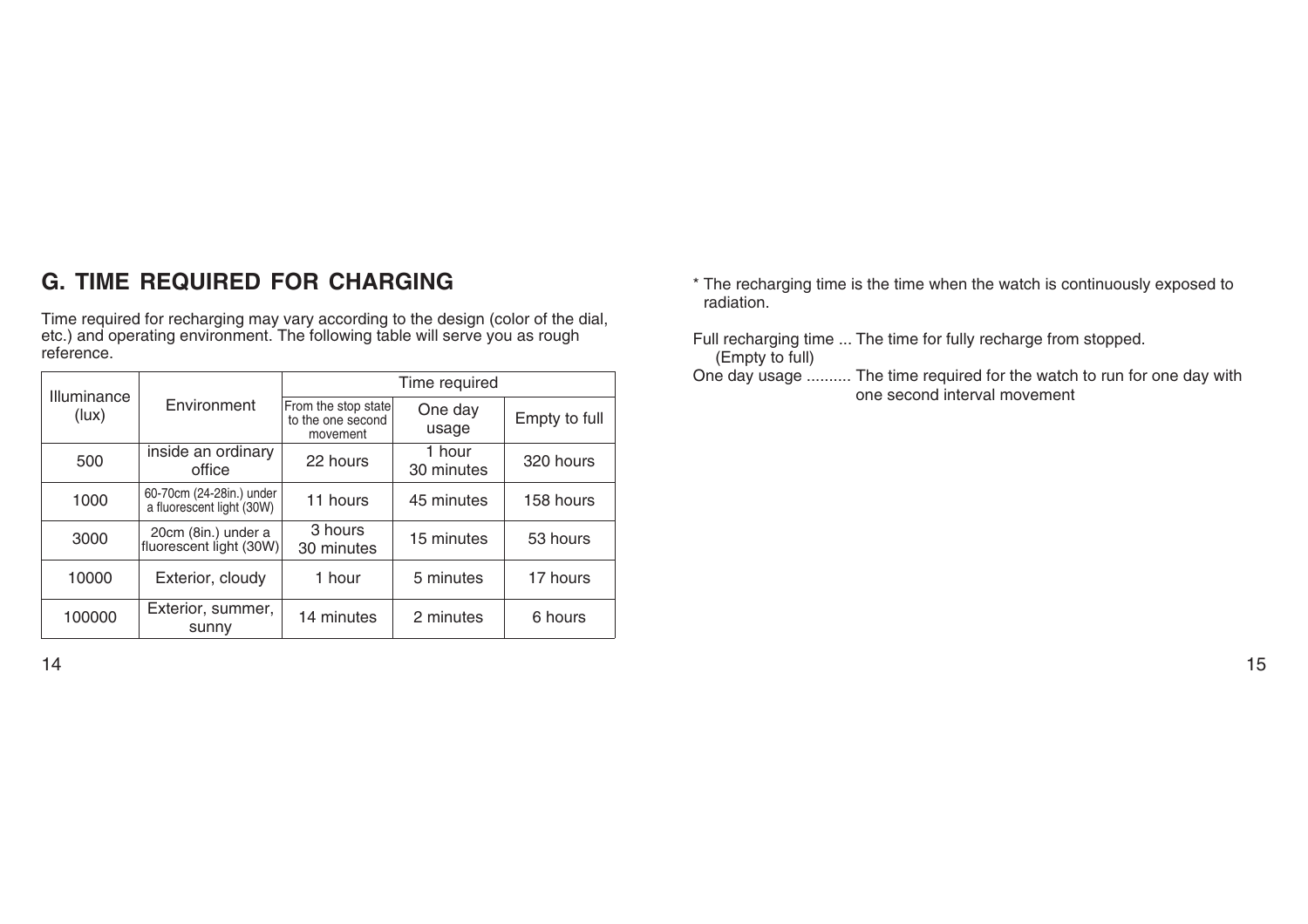# **H. USING THE SLIDE RULE**

Flying distance and other navigation calculations as well as general calculations can be performed using the slide rule located around the outside of the dial. This slide rule is not able to display decimal places for calculation results, and should only be used as a general reference as an alternative to more accurate calculations. Turning the crown at the 8:00 position allows the slide rule around the dial (Outside Scale) to be rotated.



Crown for turning the outer scale

### **A. Navigation Calculator**

**1. Calculation of time required**

- **Question:** How long does it take an airplane flying at 180 knots to fly a distance of 450 nautical miles?
- **Solution:** Set the 18 mark on the outside scale to the SPEED INDEX (A). At this time, the point on the inside scale that is aligned with 45 on the outside scale indicates (2:30), and the answer is 2 hours and 30 minutes.

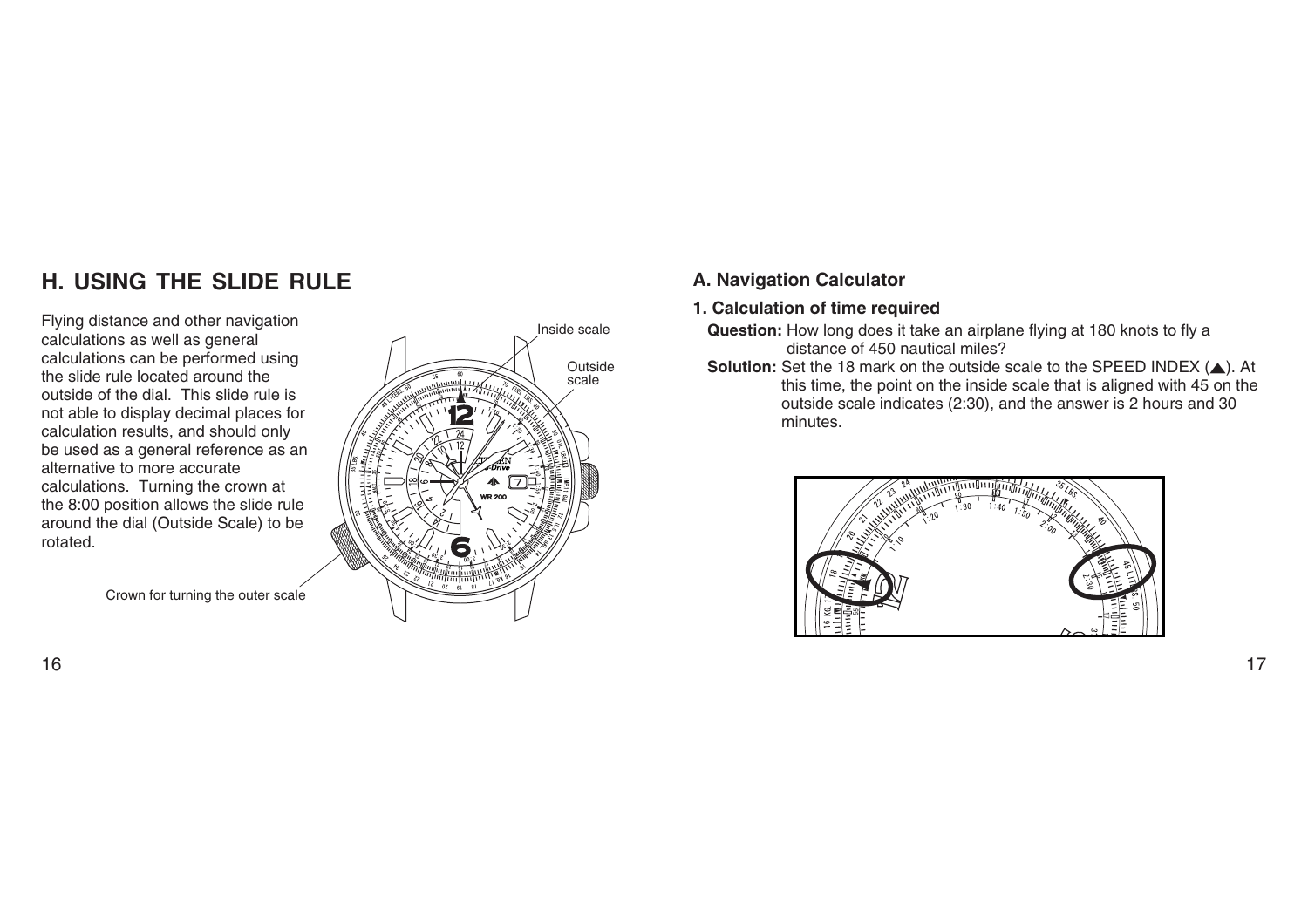### **2. Speed (Ground Speed) Calculation**

**Question:** What is the speed (ground speed) of an airplane when it takes 1 hour and 20 minutes to fly a distance of 240 nautical miles? **Solution:** Align the 24 on the outside scale with 1:20 (80) on the inside scale. At this time, 18 is aligned with the SPEED INDEX (Y) on the inside scale, and the answer is 180 Kt.

### **3. Flying distance calculation**

- **Question:** What is the flying distance traveled in 40 minutes at a speed of 210 knots?
- **Solution:** Align the 21 on the outside scale with the SPEED INDEX (A) of the inside scale. The 40 of the inside scale is now pointing to 14, and the answer is 140 nautical miles.



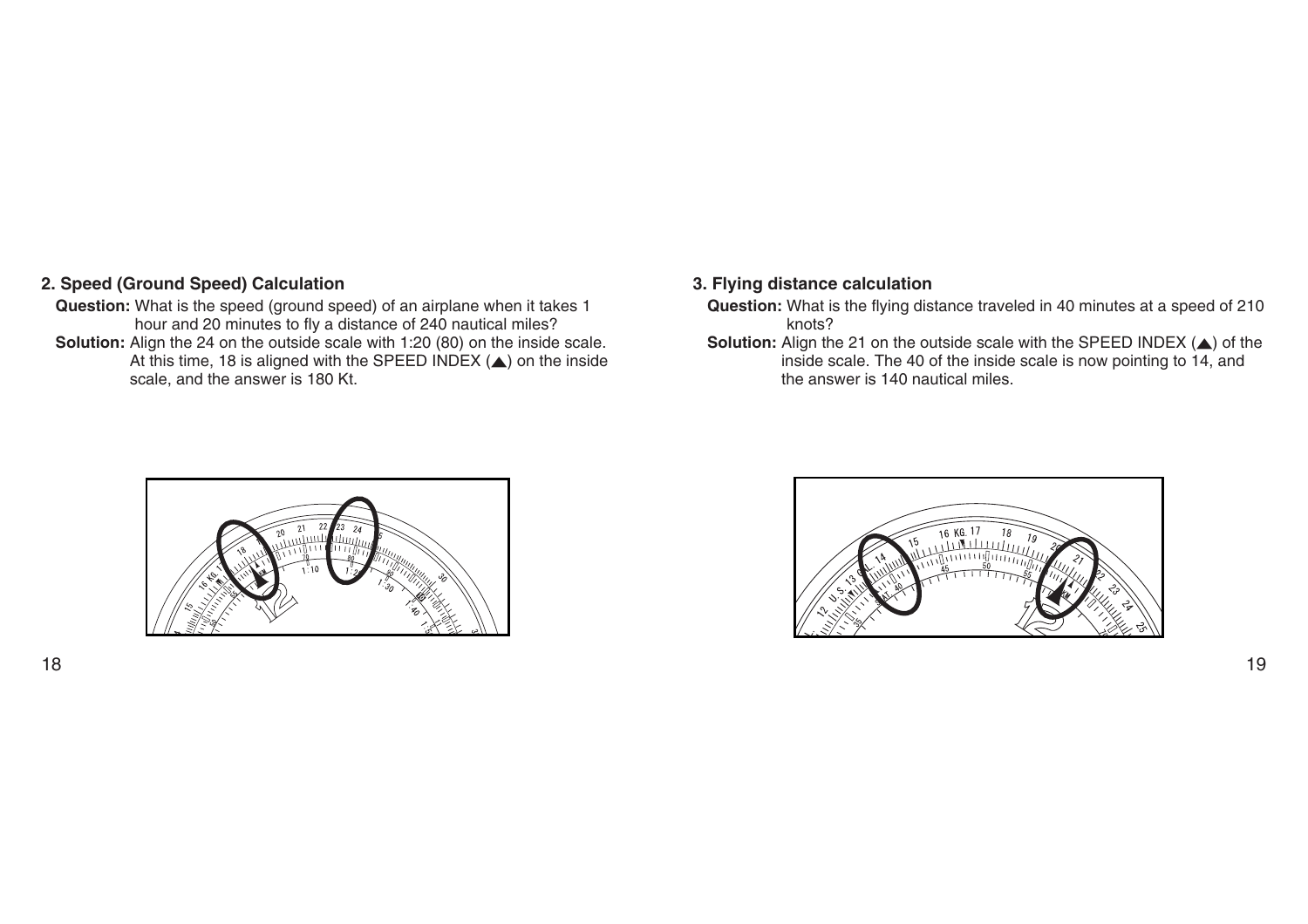### **4. Fuel consumption rate calculation**

- **Question:** If 120 gallons of fuel are consumed in 30 minutes' flying time, what is the fuel consumption rate?
- **Solution:** Align the 12 of the outside scale with 30 of the inside scale. The SPEED INDEX  $($ ) now points to 24, and the answer is 240 gallons per hour.

### **5. Fuel consumption calculation**

- **Question:** How much fuel is consumedin 6 hours at a fuel consumption rate of 250 gallons per hour?
- **Solution:** Align the 25 of the outside scale with the inside scale's SPEED INDEX  $(A)$  of the inside scale. The 6:00 is aligned with 15, and the answer is 1500 gallons.



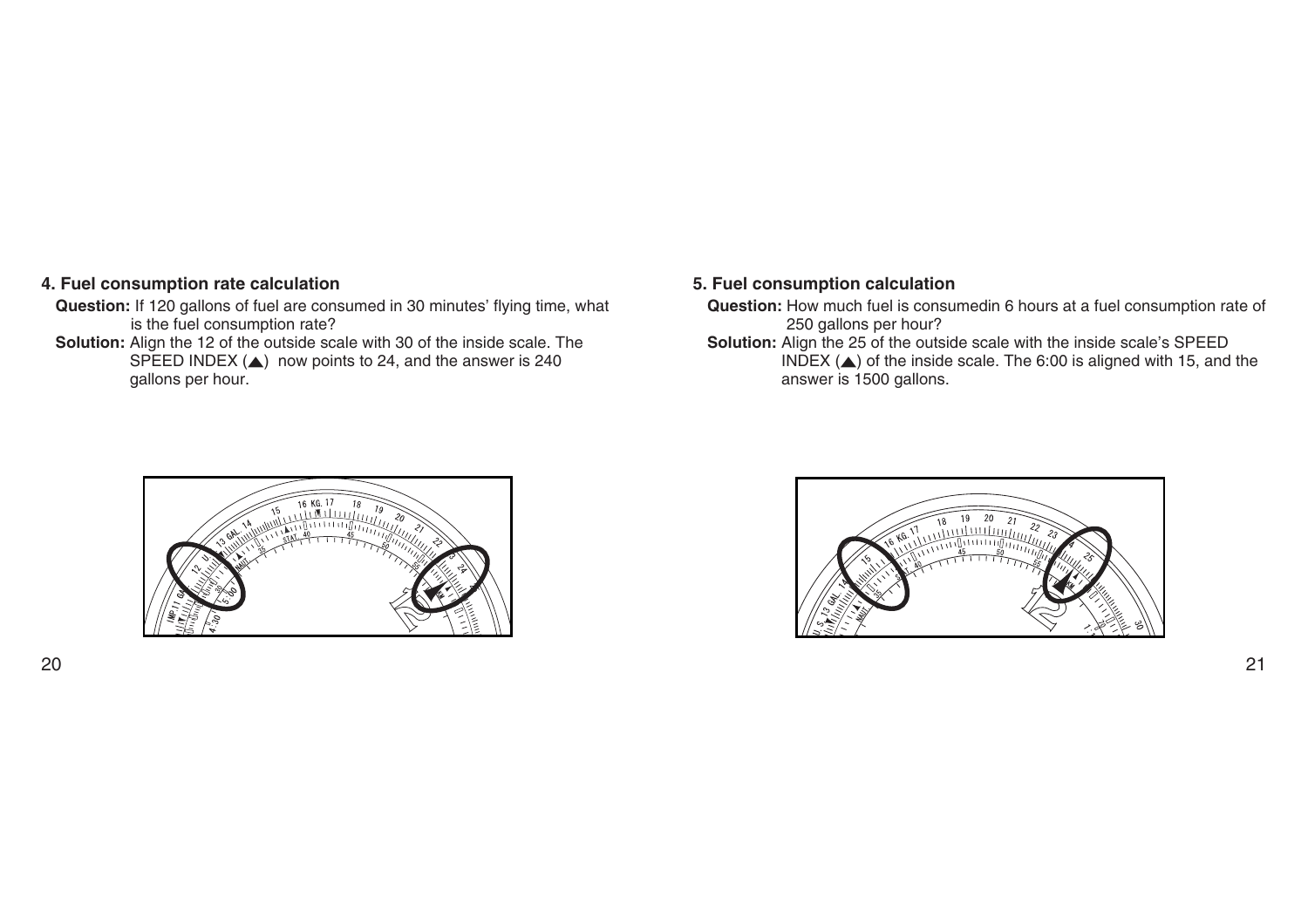### **6. Maximum flying hours**

- **Question:** With a fuel consumption rate of 220 gallons per hour and a fuel supply of 550 gallons, what is the maximum number of flying hours?
- **Solution:** Align the 22 of the outside scale with the inside scale's SPEED INDEX  $($ ) of the inside scale. The 55 of the outside scale is now aligned with 2:30, and the answer is 2 hours and 30 minutes.

### **7. Conversion**

**Question:** How do you convert 30 miles into nautical miles and kilometers? **Answer:** Align the  $30$  on the outside scale with the STAT  $(A)$  mark on the inside scale. At this time, 26 nautical miles is aligned at the NAUT

 $(A)$  mark on the inside scale, while the answer of 48.2 kilometers is aligned at the kilometers on the inside scale.



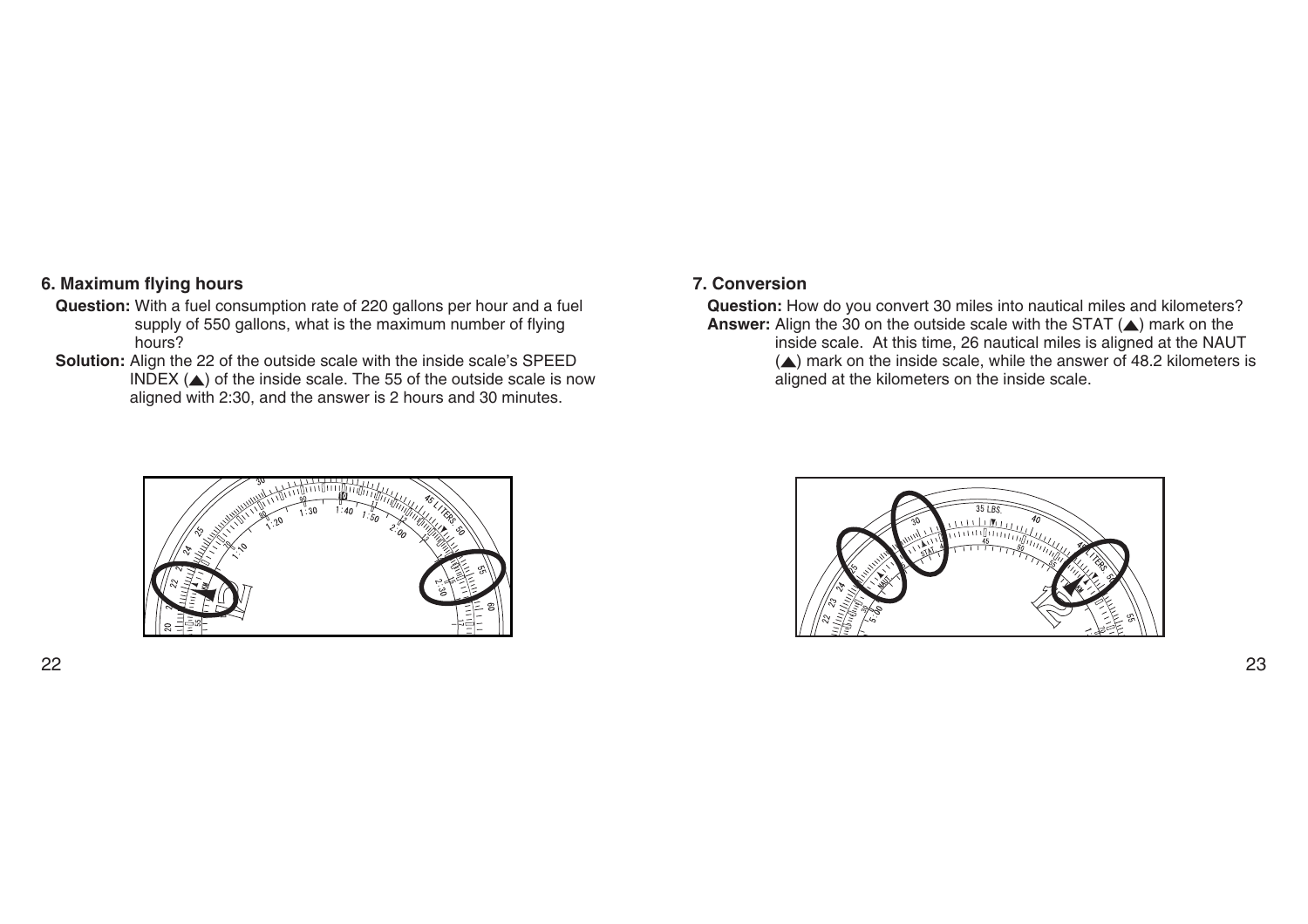### **B. General calculation functions**

### **1. Multiplication**

### **Question:**  $20 \times 15$

**Solution:** Align 20 on the outside scale with  $\overline{10}$  on the inside scale, and read the outside scale at the 30 mark which is aligned with 15 of the inside scale. Figure the number of decimal places, and the answer is 300. Remember: decimal places cannot be read on this scale.

### **2. Division**

### **Question:** 250/20

**Solution:** Align 25 on the outside scale with 20 on the inside scale. On the outside scale read the 12.5 mark that is aligned with  $\overline{10}$  on the inside scale. figure the number of decimal places, and the answer is 12.5.



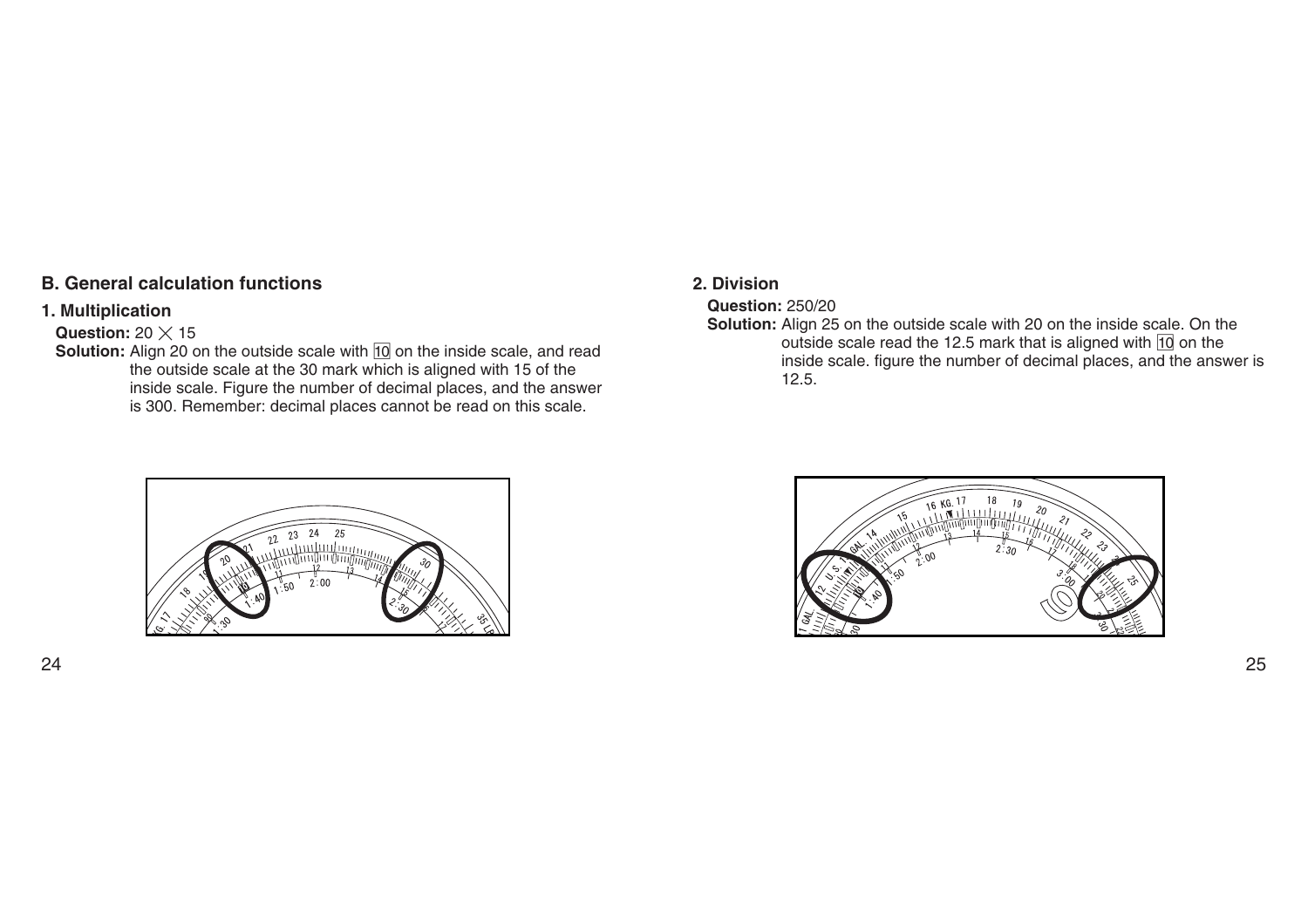### **3. Reading Ratios**

### **Question:** 30/20 = 60/x

**Solution:** Align 30 on the outside scale with 20 on the inside scale. At this time, the answer of 40 can be read from the inside scale corresponding to 60 on the outside scale. In addition, the ratio of the value on the outside scale to the value on the inside scale is 30:20 at all positions on the scales.

### **4. Determining Square Root**

**Question:** What is the square root of 225?

**Solution:** Rotate the scales so that the value on the inside scale

corresponding to 22.5 on the outside scale is equal to the value on the outside scale corresponding to  $\overline{10}$  on the inside scale, and read off the answer of 15 at that location.



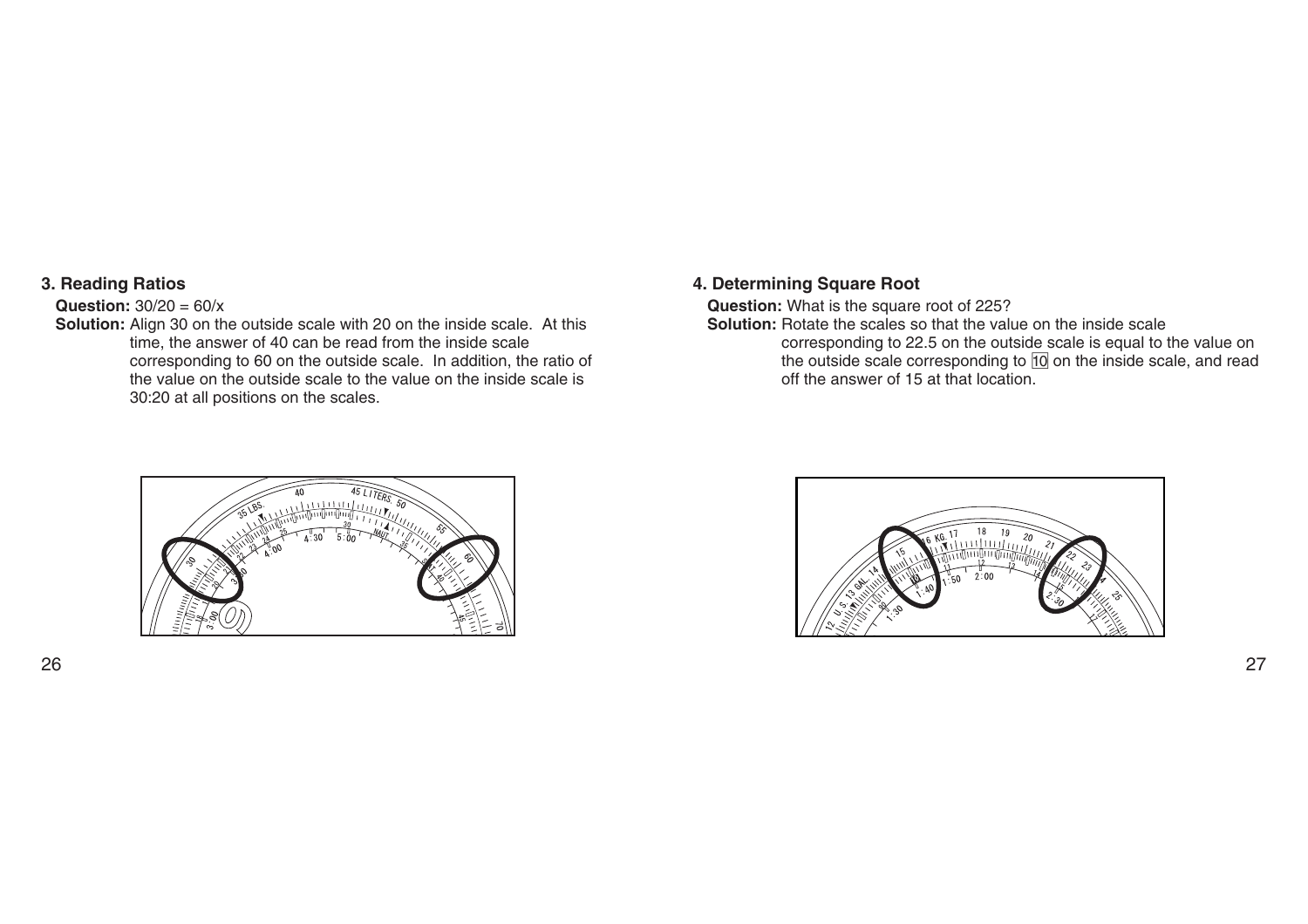# **I. PRECAUTIONS**

### **CAUTION: Water-resistance performance**

For correct use within the design limits of the watch, confirm the level of waterresistance of your watch, as indicated on the dial and case, and consult the table.

**Examples of use**

| There are several types of water-resistant watches, as |                                                           |                                         |                                                       |                                                                          |                                |                                 |                                                 |
|--------------------------------------------------------|-----------------------------------------------------------|-----------------------------------------|-------------------------------------------------------|--------------------------------------------------------------------------|--------------------------------|---------------------------------|-------------------------------------------------|
| shown in the following table.                          |                                                           |                                         | $\sim$                                                |                                                                          | $\mathscr{A}^{\circ}$          | $\circ\ ^\circ\ ^\circ\ ^\circ$ |                                                 |
| <b>Indication</b>                                      |                                                           |                                         |                                                       |                                                                          |                                |                                 |                                                 |
| Dial                                                   | Case                                                      | Specifications                          | (رت)                                                  |                                                                          | Q                              |                                 |                                                 |
|                                                        | (case back)                                               |                                         | Minor exposure to water<br>(washing face, rain, etc.) | Moderate exposure to<br>water (washing, kitchen<br>work, swimming, etc.) | Marine sports (skin<br>diving) | Scuba diving (with air<br>tank) | Operation of the crown<br>with moisture visible |
| <b>WATER RESIST or</b><br>no indication                | <b>WATER</b><br>RESIST(ANT)                               | Water-resistant to 3<br>atmospheres     | <b>OK</b>                                             | <b>NO</b>                                                                | <b>NO</b>                      | <b>NO</b>                       | <b>NO</b>                                       |
| WR 50 or WATER<br>RESIST 50                            | WATER<br>RESIST(ANT) 5 bar or<br><b>WATER RESIST(ANT)</b> | Water-resistant to 5<br>atmospheres     | OK                                                    | OK                                                                       | <b>NO</b>                      | <b>NO</b>                       | <b>NO</b>                                       |
| WR 100/200 or<br><b>WATER RESIST</b><br>100/200        | WATER RESIST(ANT)<br>10bar/20 bar or<br>WATER RESIST(ANT) | Water-resistant to<br>10/20 atmospheres | OK                                                    | OK                                                                       | OK                             | <b>NO</b>                       | <b>NO</b>                                       |

The unit "bar" is roughly equal to 1 atmosphere. The unit "bar" is roughly equal to 1 atmosphere.

28

29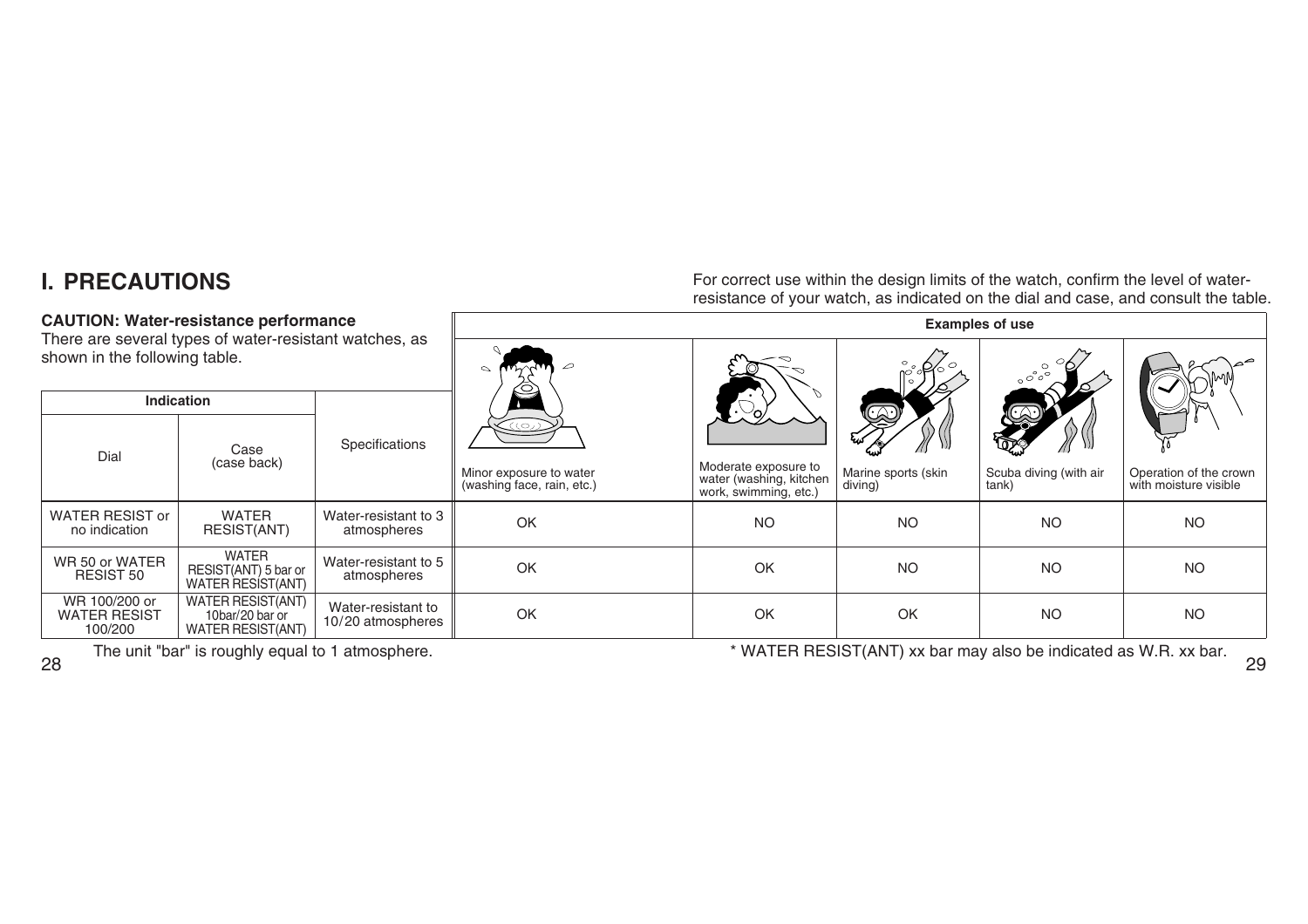- Water-resistance for daily use (to 3 atmospheres): This type of watch is water-resistant to minor exposure to water. For example, you may wear the watch while washing your face; however, it is not designed for use underwater.
- Upgraded water-resistance for daily use (to 5 atmospheres): This type of watch is water-resistant to moderate exposure to water. You may wear the watch while swimming; however, it is not designed for use while skin diving.
- Upgraded water-resistance for daily use (to 10/20 atmospheres): This type of watch may be used for skin diving; however, it is not designed for scuba or saturated diving using helium gas.

### **CAUTION**

- Be sure to use the watch with the crown pressed in (normal position). If your watch has a screw-type crown, be sure to tighten the crown completely.
- Do NOT operate the crown with wet fingers or when the watch is wet. Water may enter the watch and compromise water-resistance.
- If the watch is used in seawater, rinse with fresh water afterward and wipe with a dry cloth.
- If moisture has entered the watch, or if the inside of the crystal is fogged up and does not become clear within a day, immediately take the watch to your dealer or Citizen Service Center for repair. Leaving the watch in such a state will allow corrosion to form inside.

• If seawater enters the watch, place the watch in a box or plastic bag and immediately take it in for repair. Otherwise, pressure inside the watch will increase, and parts (crystal, crown, buttons, etc.) may come off.

### **CAUTION: Keep your watch clean.**

- Leaving dust and dirt deposited between the case and crown may result in difficulty in pulling the crown out. Rotate the crown while in its normal position, from time to time, to loosen dust and dirt and then brush it off.
- Dust and dirt tend to be deposited in gaps in the back of the case or band. Deposited dust and dirt may cause corrosion and soil your clothing. Clean the watch occasionally.

### **Cleaning the Watch**

- Use a soft cloth to wipe off dirt, perspiration and water from the case and crystal .
- Use a soft, dry cloth to wipe off perspiration and dirt from the leather band.
- To clean a metal, plastic, or rubber watchband, wash away dirt with mild soap and water. Use a soft brush to remove dust and dirt jammed in the gaps in the metal band. If your watch is not water-resistant, take it to your dealer.

**NOTE:** Avoid using solvents (thinner, benzine, etc.), as they may mar the finish.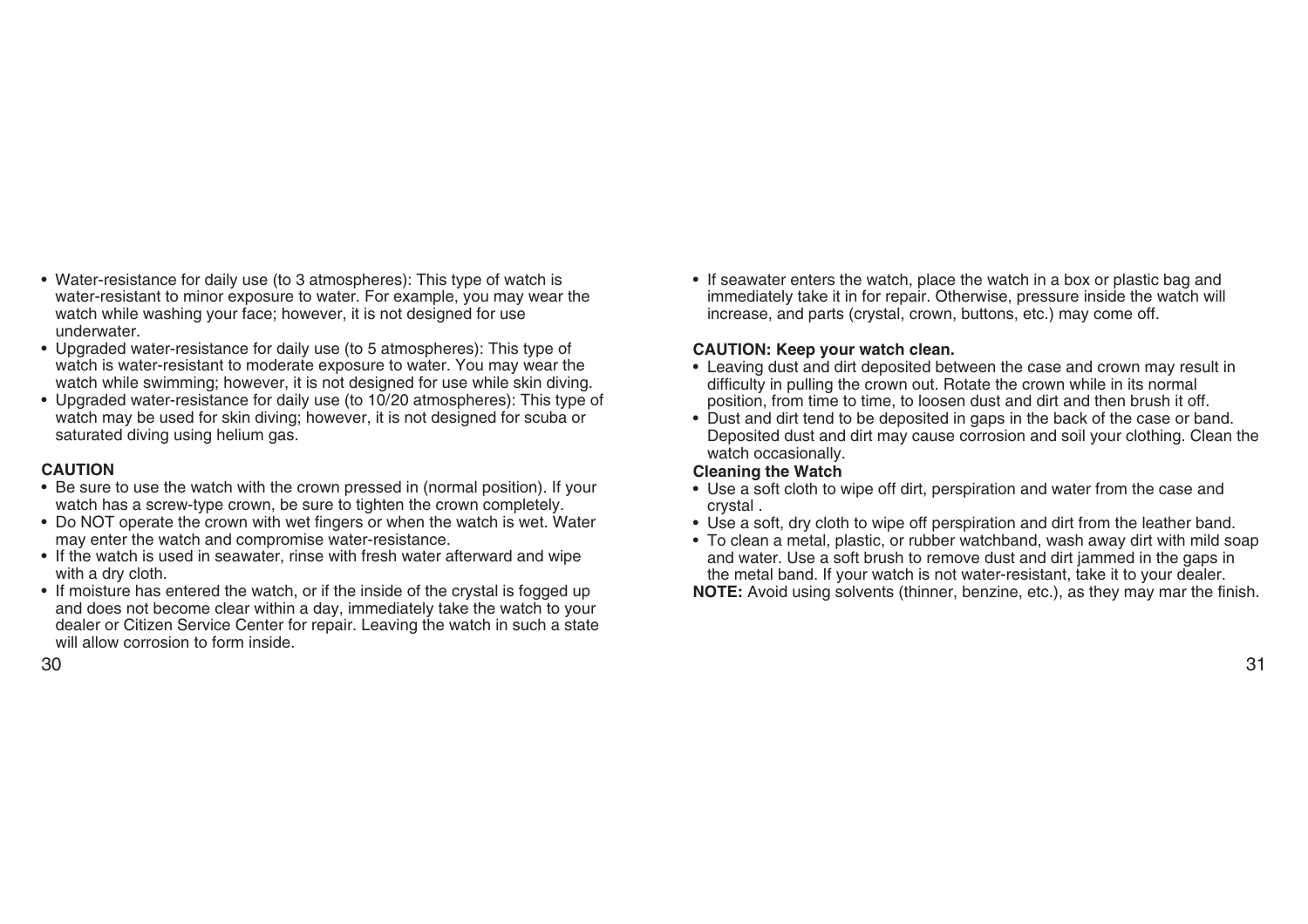### **CAUTION: Operating environment**

• Use the watch within the operating-temperature range specified in the instruction manual.

Using the watch where temperatures are outside the specified range, may result in deterioration of functions or even stoppage of the watch.

• Do NOT use the watch in places where it is exposed to high temperature, such as in a sauna.

Doing so may result in a skin burn.

- Do NOT Ieave the watch in a place where it is exposed to high temperature, such as the glove compartment or dash-board of a car. Doing so may result in deterioration of the watch, such as deformation of plastic parts.
- Do NOT place the watch close to a magnet.

Timekeeping will become inaccurate if you place the watch close to magnetic health equipment such as a magnetic necklace or a magnetic latch of a refrigerator door or handbag clasp or the earphone of a mobile phone. If this has occurred, move the watch away from the magnet and reset the time.

• Do NOT place the watch close to household appliances that generate static electricity.

Timekeeping may become inaccurate if the watch is exposed to strong static electricity, such as is emitted from a TV screen.

- Do NOT subject the watch to a strong shock such as dropping it onto a hard floor.
- Avoid using the watch in an environment where it may be exposed to chemicals or corrosive gases.

If solvents, such as thinner and benzine, or substances containing such solvents come in contact with the watch, discoloration, melting, cracking, etc. may result. If the watch comes in contact with mercury used in thermometers, the case, band or other parts may become discolored.